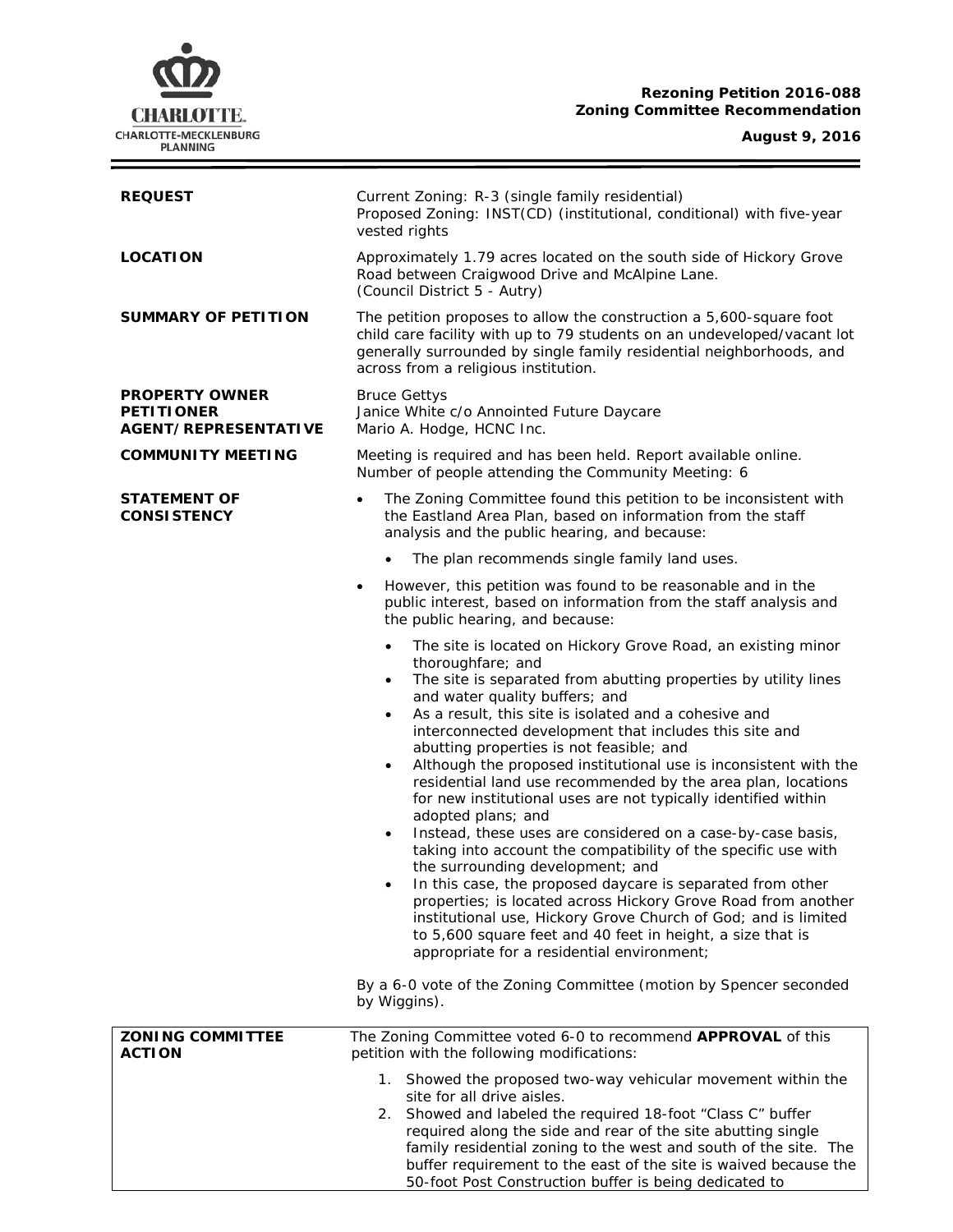|                                              | Mecklenburg County.<br>3. Added Note 4C under "Architectural Standards" that the front of<br>the building will be detailed with an entrance that will read as a<br>primary entrance and the building will be residential in<br>character with a pitched roof (no less than 5:12), will not<br>exceed two stories, that windows will be of residential<br>character, and there will be visible trim around windows, doors<br>and cornices.<br>4. Amended Note 5a under "Streetscape and Landscaping" to<br>specify the tree save commitment is to attempt to retain 25%<br>of all tree canopy in side and rear yards.<br>5. Amended Note 7A under "Parks, Greenways and Open Space"<br>to state the 50-foot Post Construction buffer will be dedicated<br>to Mecklenburg County and the dedication will take place prior<br>to the issuance of the certificate of occupancy for the building.<br>6. Corrected the 35-foot Post Construction Stormwater Ordinance<br>buffer delineation along the rear property line and the 50-foot<br>Post Construction Stormwater Ordinance buffer delineation<br>along the eastern side of the parcel to reflect measurement<br>outward from the top of the channel bank.<br>7. Submitted a wetland determination letter.<br>8. Specified the correct maximum building area under<br>Development Data, Permitted Uses and on Sheet RZ-1 as 5,600<br>square feet. |
|----------------------------------------------|----------------------------------------------------------------------------------------------------------------------------------------------------------------------------------------------------------------------------------------------------------------------------------------------------------------------------------------------------------------------------------------------------------------------------------------------------------------------------------------------------------------------------------------------------------------------------------------------------------------------------------------------------------------------------------------------------------------------------------------------------------------------------------------------------------------------------------------------------------------------------------------------------------------------------------------------------------------------------------------------------------------------------------------------------------------------------------------------------------------------------------------------------------------------------------------------------------------------------------------------------------------------------------------------------------------------------------------------------------------------------------------------------|
| <b>VOTE</b>                                  | Motion/Second:<br>Watkins/Majeed<br>Labovitz, Lathrop, Majeed, Spencer, Watkins, and<br>Yeas:<br>Wiggins<br><b>None</b><br>Nays:<br>Absent:<br>Eschert<br>Recused:<br>None                                                                                                                                                                                                                                                                                                                                                                                                                                                                                                                                                                                                                                                                                                                                                                                                                                                                                                                                                                                                                                                                                                                                                                                                                         |
| <b>ZONING COMMITTEE</b><br><b>DISCUSSION</b> | Staff provided an overview of the petition noting that there are no<br>outstanding issues. The petition is inconsistent with the Eastland Area<br>Plan, which recommends single family land uses. However, the<br>proposed institutional use is separated from other properties, is located<br>in close proximity to another institutional use, and will be limited in size<br>and height so as to be appropriate for a residential environment.                                                                                                                                                                                                                                                                                                                                                                                                                                                                                                                                                                                                                                                                                                                                                                                                                                                                                                                                                   |
|                                              | There was no further discussion.                                                                                                                                                                                                                                                                                                                                                                                                                                                                                                                                                                                                                                                                                                                                                                                                                                                                                                                                                                                                                                                                                                                                                                                                                                                                                                                                                                   |
| <b>STAFF OPINION</b>                         | Staff agrees with the recommendation of the Zoning Committee.                                                                                                                                                                                                                                                                                                                                                                                                                                                                                                                                                                                                                                                                                                                                                                                                                                                                                                                                                                                                                                                                                                                                                                                                                                                                                                                                      |

## **FINAL STAFF ANALYSIS**

### **(Pre-Hearing Analysis online at [www.rezoning.org\)](http://www.rezoning.org/)**

#### **PLANNING STAFF REVIEW**

#### • **Proposed Request Details**

The site plan accompanying this petition contains the following provisions:

- Construction of a 5,600-square foot building to accommodate a child care facility with up to 79 students.
- Maximum building height of 40 feet.
- Outdoor play space provided to rear of site.
- Architectural commitments include proposed metal roof; James Hardie or Typical (non-vinyl) lap siding; and store front windows and entrance doors, with doors to the play area.
- The front of the building will be detailed with an entrance that will read as a primary entrance. Building will be residential in character, with a pitched roof (no less than 5:12), will not exceed two stories, windows will be of residential character, and there will be visible trim around windows, doors and cornices.
- Two new two-way driveways will allow access to Hickory Grove Road.
- Internal five-foot sidewalk system connecting building to outdoor play areas, parking areas, and new sidewalk along Hickory Grove Road.
- New six-foot sidewalk and eight-foot planting strip are proposed along Hickory Grove Road.
- An 18-foot wide "Class C" buffer will be provided as required abutting single family residential